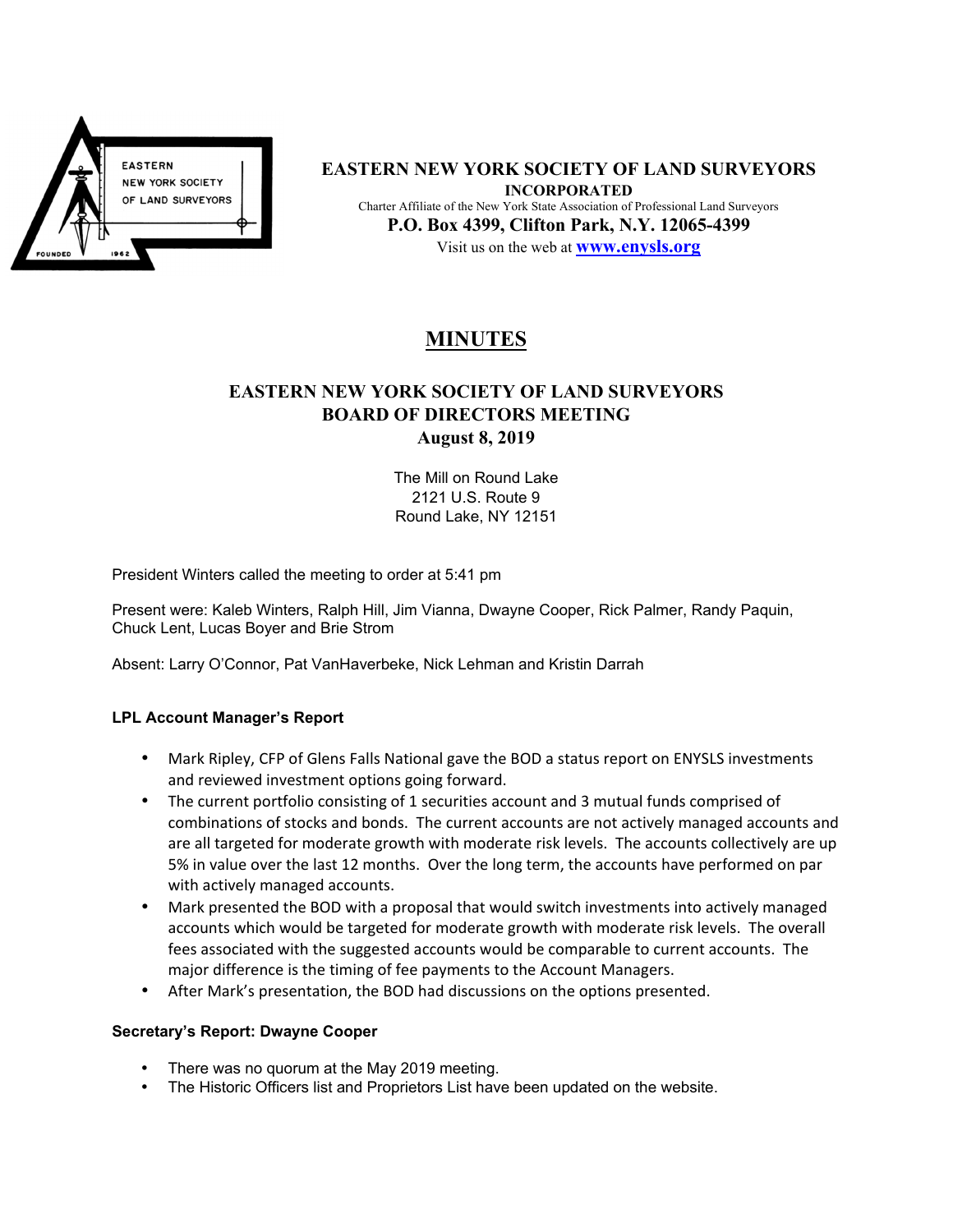#### **Treasurer's Report: Jim Vianna**

- Jim reported to the BOD on the LPL account balance and the Bank account balance.
- Jim has been getting all the ENYSLS accounts switched over to be paid electronically. The only account left to transfer is the P.O. Box with the U.S. Postal Service.
- The only expenses since May were for the May Membership Meeting and the USPS P.O. Box.
- ENYSLS received a check from NYSAPLS for 2019-2020 membership dues.
- The next opportunity to host the NYSAPLS Annual Conference will not be until 2022 or 2023.
- There was discussion on purchasing advertising for the 2020 Annual Conference. After BOD discussions, a Motion was made by Randy Paquin to purchase a Full Page Ad for \$250 and sponsor the Door Prize for the Welcome Reception for \$500. The Motion was seconded by Chuck Lent. The Motion was voted on and passed.

#### **President's Report: Kaleb Winters**

- NYSAPLS has received the report that ENYSLS filed on In Sky Aerial.
- An IT services company contacted Amber to inquire about becoming a sustaining member of ENYSLS. The company did not want to become a sustaining member of NYSAPLS, it was only interested in becoming a member of ENYSLS. After a discussion and review of the By-Laws, it was determined that in order to become a sustaining member of ENYSLS, an organization would also need to become a sustaining member of NYSAPLS as well. There was discussion on the possibility of allowing the company to make a presentation at a future Membership Meeting for a donation made to ENYSLS.

#### **Executive Vice President's Report: Randy Paquin**

- All of the materials that the Colvin Crew had been storing at the Ranger School has been moved to NYSAPLS Headquarters for permanent storage.
- After a long absence from NYSAPLS meetings, the NYC regionals have been having a strong presence at meetings recently.
- There was a lot of discussions on Publicity and the NYSAPLS website at the last NYSAPLS meeting.

#### **Vice President's Report: Brie Strom**

• Nothing to report.

### **Standing Committee Reports**

**Calibration Base Line (ad hoc):** Randy Paquin, Rick Palmer, and Richard Bennett

• Randy and Rick made site visits. There were 3 options for a possible location. The first option was eliminated due to the fact that the stretch of bike trail was not maintained and it had a high potential of becoming overgrown and unusable. Option 2 was eliminated based on limited access. The third option is located in Pattersonville and is the only real viable option. The site would need minimal tree trimming and had good access and nearby parking. The asphalt bike bath is approximately 12' wide and seems to have pretty limited public use. Randy is looking into